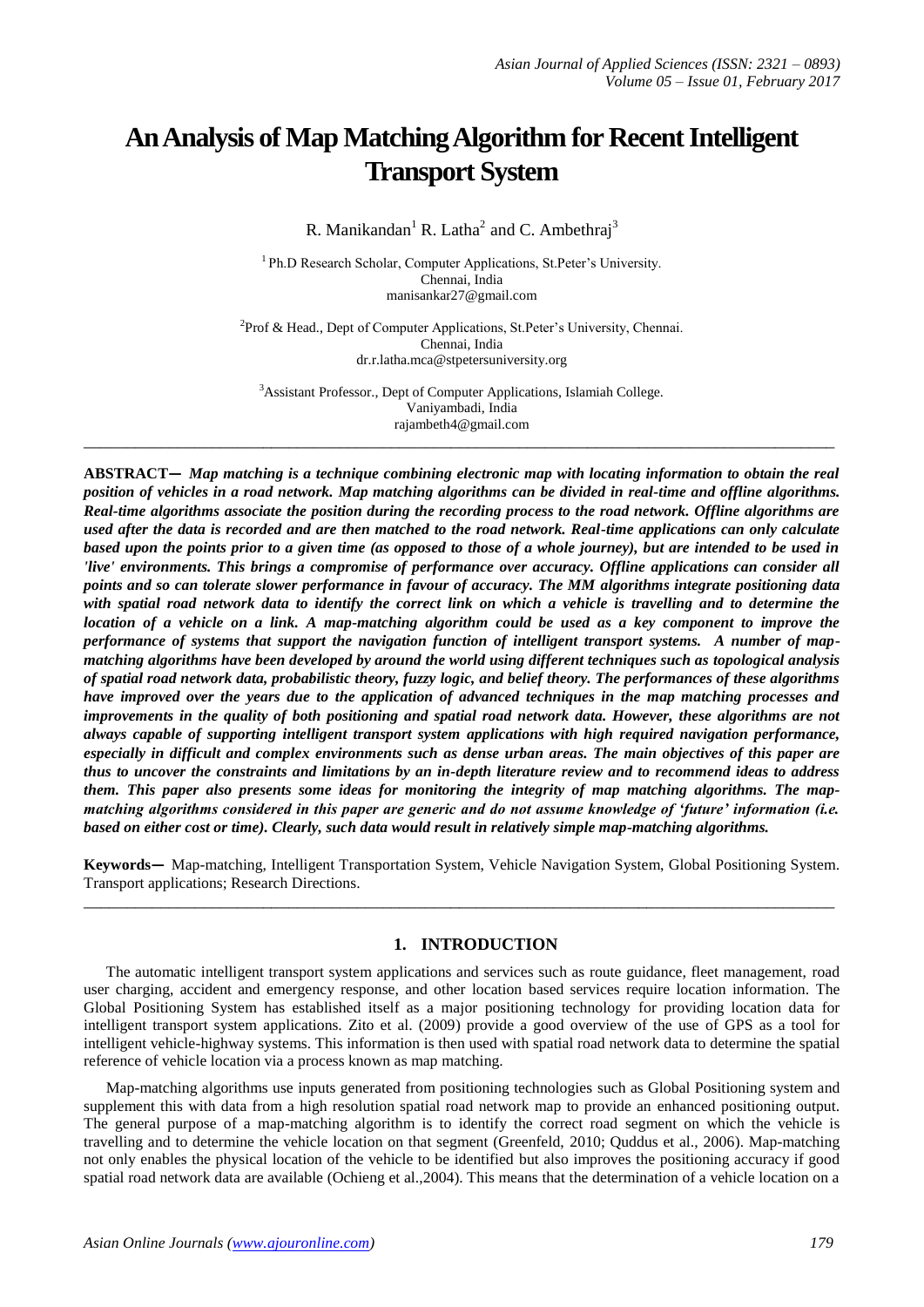particular road identified by a map-matching algorithm depends to a large extent on the quality of the spatial road map used with the algorithm. A poor quality road map could lead to a large error in map-matched solutions.

A map-matching algorithm can also be developed for real-time applications or for those where post-processing is sufficient. For instance, (Marchal et al. 2005) developed an efficient post-processing map-matching method for large GPS data. The map-matching algorithms are considered as most intelligent transport system services require a mapmatching algorithm that can be implemented in real-time. It is essential that the map-matching algorithm used in any navigation module meet the specified requirements set for that particular service. Although the performance of a mapmatching algorithm depends on the characteristics of input data (Chen et al., 2005), the technique used in the algorithm can enhance overall performance.

## **2. MAP MATCHING PRINCIPLE**

The Map matching algorithm (Yang D.K., 2003; Joshi R. R et al., 2005) is based on the theory of pattern recognition. The location of the vehicle or truck travelling paths getting from other orientation methods such as Global poisoning system compares with electronic map road data of vehicle, and seeks matching metric degree. Regarding combination lines of the greatest matching metric degree as current vehicles travelling routes, and then finds the road where vehicle runs, and show the real-time location of vehicle. Map matching process based on the principle can be divided into two relatively independent processes:

- First, find the road of currently vehicles travelling.
- Second, project current positioning point to the road of vehicles travelling.

The first process is the key to the process, as shown in Fig. 1, the road passed by vehicle is road  $A \rightarrow B \rightarrow C$ , but the measurement track as shown in the curve does not coincidence with the actual path. The process of finding current vehicles travelling road is equal to eliminating the deviation between the measurement position and the actual position, then correcting the measurement position to match position by matching behaviour, it means that correcting the cars trajectory line represented by the dotted line with a positioning error of observation points to the three actual location of road  $A \rightarrow B \rightarrow C$ .



## Fig. 1: Automobile track lines and passed road lines.

The second process is that use simple foot projection principle of point to straight line, and takes projection pedal line in the selected road line of measurement position point as the matching points. But the true position with the match position might still exist a gap. In fact map matching technology will only solve the vertical positioning error, not directly address the radial positioning error. Figure 2 illustrates this process.

Generally, map-matching algorithm should include the following process in the matching:

- Through pre-processing, feature extraction and so on the step carry on the analysis and description to all candidate road sections and extract the corresponding position or shape features.
- Based on the matching rules of the algorithm, calculate the matching similarity in turn between the vehicles path and all candidate road sections.
- Select the biggest position or path about cost function as the matching or classification results of vehicle location points or trace curve.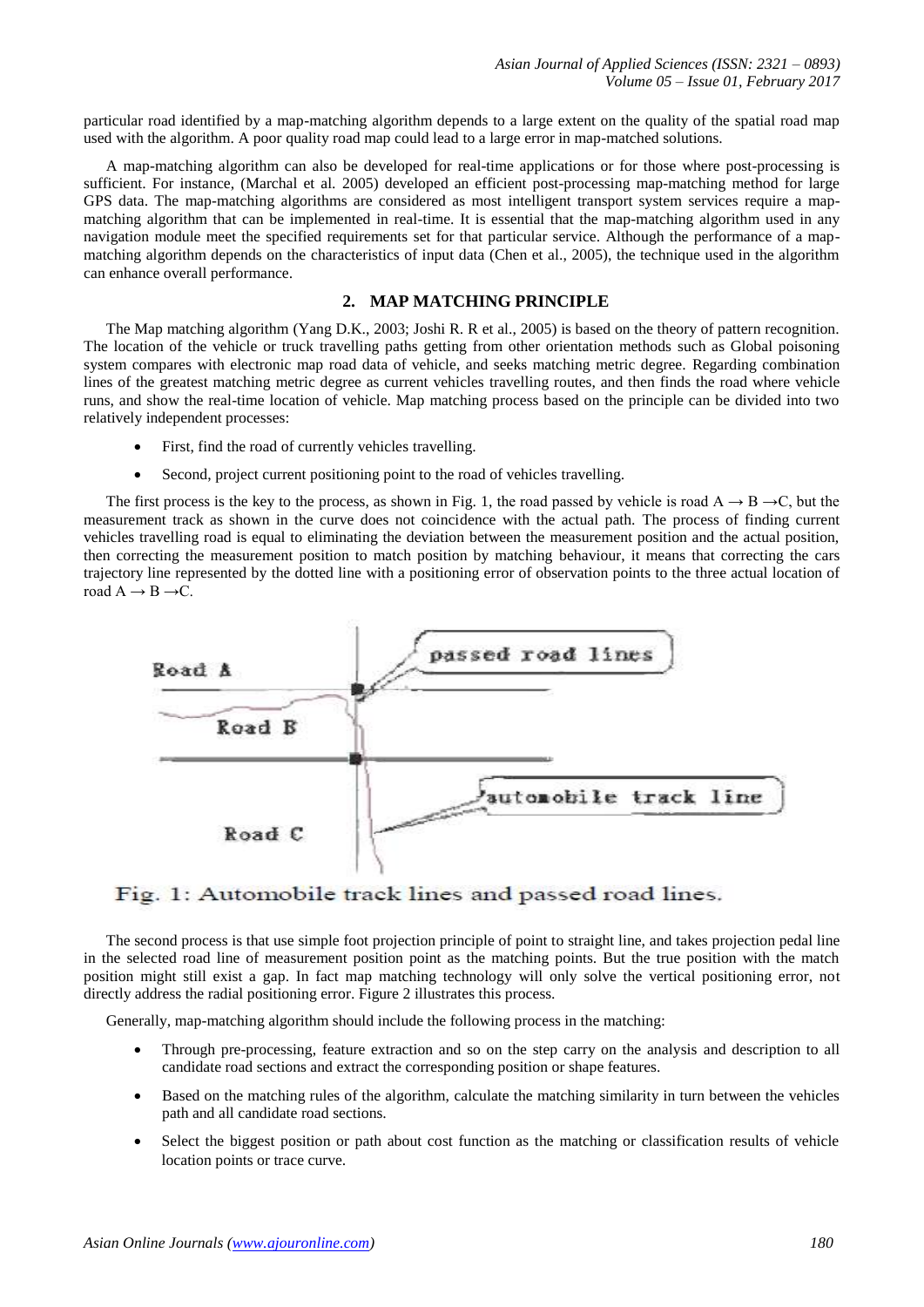

Fig.2: The matching process of the measurement location to the road line.

## **3. MAP MATCHING ALGORITHM**

From the category perspective of matched samples, map matching algorithm can be divided into: matching position (Zhao K, et al., 2003) and track curves match. The commonly used position matching methods include direct projection, probability statistics and the fuzzy logic method and so on; the commonly used track curve matching methods include geometric matching, correlation coefficient method and so on. Position match algorithm is logic simple, timeliness good, but in such circumstances: intensive road, complex shape road and intersections road, the match accurate rate is lower. Accurate matching rate of track curve matching algorithm is high, but it is complex and large amount of computation. It is very difficult to meet the real-time requirements.

### **3.1.** *Position Matching*

The road line where vehicles travel actually is defined as matching section. All road sections located in the rectangular region (motion window) which take the measuring point as a centre are called candidate road sections. Match road section is from the candidate road sections. The matching design of algorithm is calculating the match degree of all the candidate road sections to decide which candidate road section is the best. The matching degree is a concept to measure the possibility of a candidate section to be a matching road.

There are mainly three types of data to design matching degree:

- The projection distance of measuring point to candidate road section.
- The angle between measuring point travel direction and candidate road section direction.
- The topological connectivity between candidate road section and preceding matching road section.

There into the first and second lists respectively explains the matching degree between matching road section and candidate section. The smaller the distance between the two curves is, the more similar the two curves is. Angle between the two curves smaller also shows the two more similar.

#### **3.2.** *Curves Matching*

The position matching is lack of enough information's which result in matching accuracy not high when the road is complex shape and intersections. In order to obtain more abundant amount of information's and more effective mapmatching to improve accuracy, researching curves matching algorithm is necessary. The track curve matching is to compare the vehicle history travel path with the path data which saves in the digital map, seeking reasonable matching algorithm, determining the road where vehicles drive, and showing the real-time location of vehicle. In general, travelling curve can be obtained as follow:

Firstly gain the vehicle current locating point, and take out recent localization records, connect the locating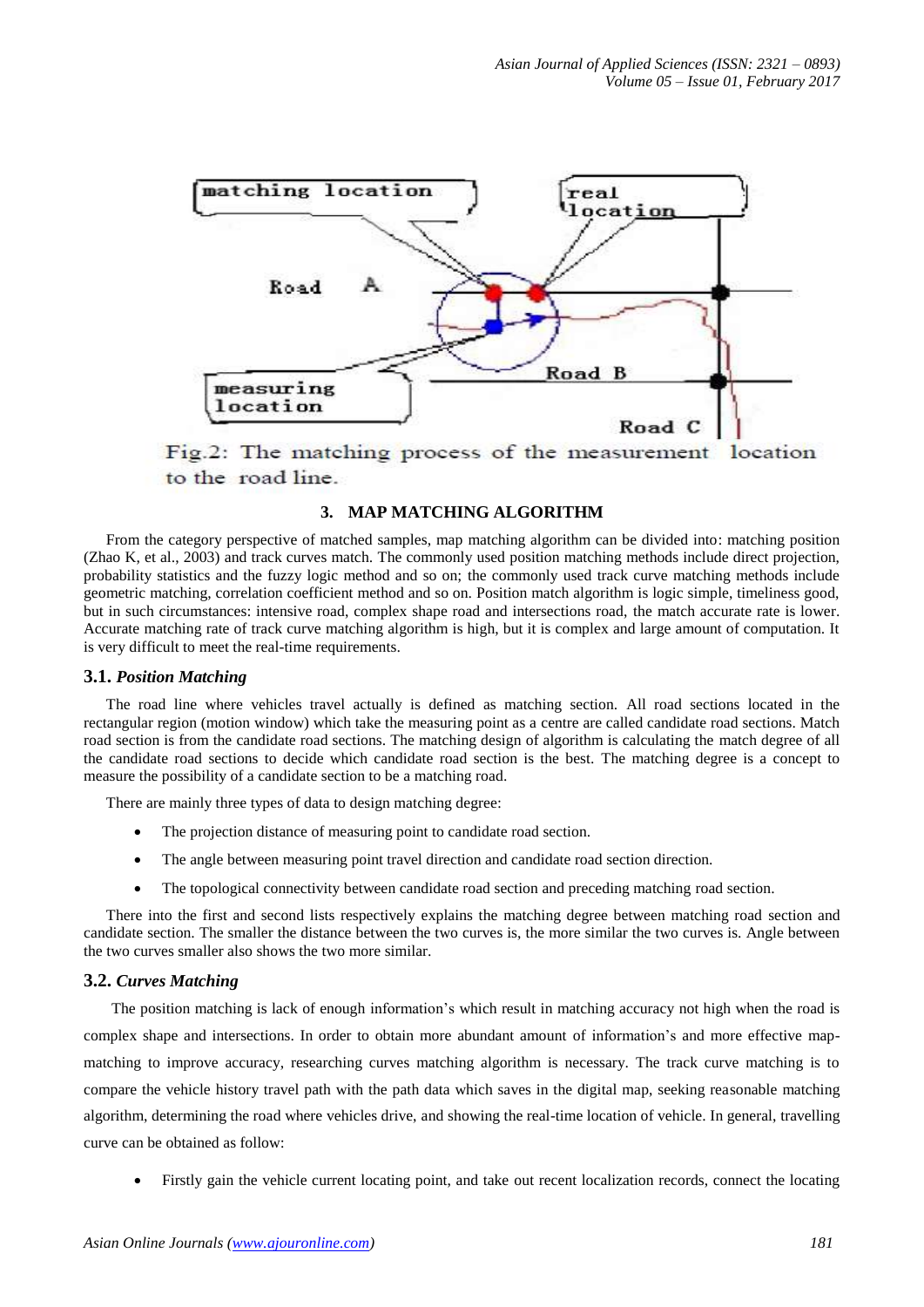point to form curve by the time order.

• The value is determined according to the sensor sampling intervals.

Then determine a region with a special definite distance value to curve, search all the roads in the region, determine candidate roads based on certain criteria and algorithm, match the candidate sections and curve, seek the best match section as the current road route. The point that current positioning points project to the driving route is the matching points.

### **4. APPLICATION AND PROSPECTS**

The most basic application of map matching technology is achieved in the electronic tracking of vehicles on the map marked in the Intelligent Transportation System. Match the vehicles on its travelling road through map-matching technology. It can help drivers along scheduled routes and guide vehicles to arrive at the destination in car navigation system (Guan S.Q et al., 2005); In automatic scheduling of the public transportation system, using map-matching technology and dead reckoning technology can access to public transportation vehicles fast and accurately. It also can be used on Assisted Dispatching bus or bus to achieve automatic reporting station based on the road and the location of the historical record of passengers (Pu X et al., 2001); Map matching technology has been widely applied to the Global Positioning navigation system. Judging from the current development, further study of the vehicle control system is to achieve vehicle auxiliary safe driving and automatic drive by combining the matching maps and Geographic Information System information with the network, such as obstacles reminded or crossroads reminders along with the road network as the bend and adjusting speed (Gao B et al., 2007). With map-matching technology and Geographic Information System / Global Positioning System combination, the use of electronic maps and databases of road traffic information with automatic traffic will be driving a new development direction.

#### **5. CONCLUSIONS**

The intelligent transport system can be supported by a map-matching algorithm that integrates positioning data with spatial road network data. This paper has presented an in-depth application review of map-matching algorithms. A number of different techniques are used in the map-matching processes such as simple search techniques such as pointto-point matching, point-to-curve matching and complex ones including the applications of probability theory, fuzzy logic theory, and belief theory. These algorithms are not always capable of supporting the navigation module of some intelligent transport system applications such as vehicle priority at junctions, especially in dense urban areas. Therefore, to achieve the required navigation performance for some intelligent transport system services, further research and improvements to map-matching algorithms are essential. Also this paper has identified a number of constraints and limitations of existing map-matching algorithms and has suggested key areas for further research. The key constraints and limitations are the problems associated with initial identification of vehicle positions, the problem of matching positioning fixes in complex road layouts, performance evaluation, especially in dense urban areas, and development of confidence indicators. These algorithm enhancements will be aided by enhanced and new systems offer a significantly improved performance capable of supporting a wide variety of intelligent transport system services in different operational scenarios. In terms of implementation, most of the map-matching algorithms reviewed here have been developed in recent years with details on their actual implementation (for example in commercial applications of advanced traveller information systems) not being available in the public domain. However, the recent increase in collaboration between industry and research establishments in this area is indicative of a strong interest from industry in advanced map matching algorithms.

#### **6. REFERENCES**

- [1] Chen, W., Li, Z., Yu, M., Chen, Y., 2005. Effects of sensor errors on the performance of map-matching. Journal of Navigation, 2005.
- [2] Gao B,The research of data processing, map matching and path planning technology in vehicle navigation system. Chinese People University, the PLA Information Engineering University Institute of Surveying and Mapping, 2007.
- [3] Greenfeld, J.S., 2010. Matching GPS observations to locations on a digital map. In proceedings of the 81st Annual Meeting of the Transportation Research Board, January, Washington D.C.
- [4] Guan S.Q, The research of bus stations automatic informing and map-matching. Shandong University master degree thesis, 2005.
- [5] Gustafsson, F., Gunnarsson, F., Bergman, N., Forssell, U., Jansson, J., Karlsson, R., Nordlund, P., 2006. Particle filters for positioning, navigation, and tracking. IEEE Transactions on Signal Processing 50, 425–435.4
- [6] Joshi R .R, A New Approach to Map Matching for In-Vehicle Navigation Systems: the Rotational Variation Metrics.In:Proc IEEE Intelligent Transportation Systems,33-38,2005.
- [7] Marchal, F., Hackney, J., Axhausen, K.W., 2005. Efficient map matching of large global positioning system data sets: Tests on speedmonitoring experiment in zu¨ rich. Transportation Research Record 1935, 93–100.
- [8] Ochieng, W.Y., Quddus, M.A., Noland, R.B., 2006. Map-matching in complex urban road networks. Brazilian Journal of Cartography (Revista Brasileira de Cartografia) 55 (2), 1–18.